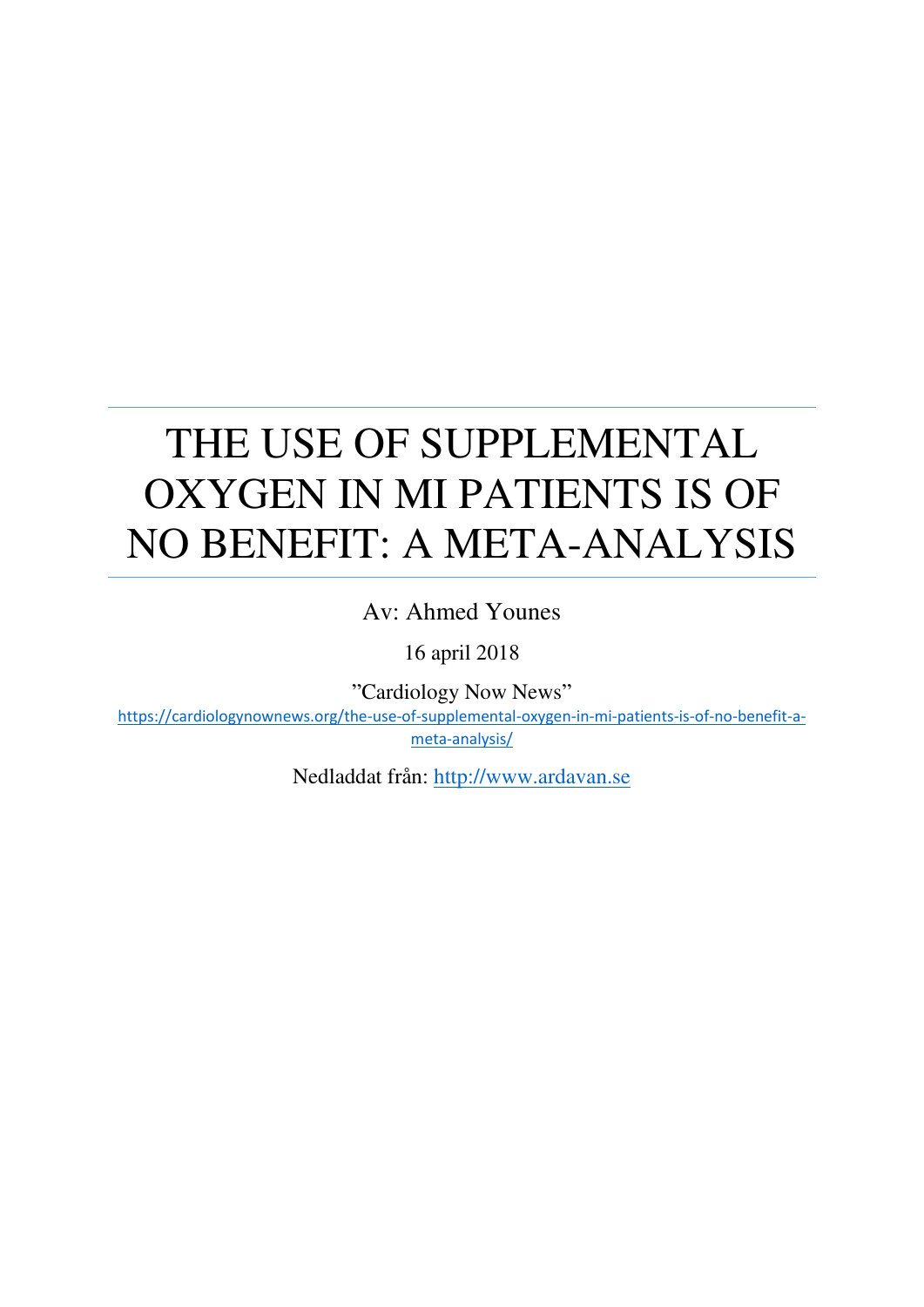## **The Use of Supplemental Oxygen in MI Patients is of no Benefit: A Meta-analysis**

The use of supplemental oxygen in normoxemic patients suspected to have acute myocardial infarction is of no clinical benefit, says a new article in the British Medical Journal.

There has been a growing interest in this topic in the literature with a lot of evidence against the routine use of supplemental oxygen in patients with a presentation suggesting the presence of acute myocardial infarction. The AVOID and the DETO2X-AMI trials played an important role in changing this concept. The European Society of Cardiology guidelines recommended against the routine use of oxygen in normoxemic patients.

Dr. Nariman Sepehrvand, the principal investigator and the Research Fellow at Mazankowski Alberta Heart Institute, commented "I think now it's safe to say that oxygen therapy has no additional benefit in patients with normal baseline oxygen levels. On the other hand, there is no controversy around the benefit of supplemental oxygen in patients with an acute coronary syndrome who have lower than normal blood oxygen levels  $(< 90\%$ )."

The meta-analysis pooled data from eight randomized clinical trials with the total of 8000 patients randomized to either administering supplemental oxygen or room air. The endpoints were in-hospital mortality, 30-day mortality, and infarct size. Among all the endpoints, oxygen administration did not have a significant positive impact when compared to the room air.

Dr. Sepehrvand comments "Although DETO2X trial accounts for a significant portion of the pooled cohort in this study, the meta-analysis provides insight about the totality of the evidence. We had the chance to work with the lead authors of the recent three major RCTs in the field, including Robin Hofmann and Stefan James from DETO2X-AMI, Dion Stub from AVOID and Ardavan Khoshnood from SOCCER trial. More importantly, this meta-analysis includes unpublished data from SOCCER and DETO2X trials."

"Based on the existing evidence, oxygen therapy seems to have no additional benefit in patients with normal baseline oxygen levels. We additionally noted that there was no additional benefit of supplemental oxygen therapy on infarct size with the caveat that the quality of evidence for that analysis is at best moderate," Dr. Sepehrvand concluded.

The authors reported some limitations of the meta-analysis. Firstly, the mortality rate was low which lead to the study being underpowered for this outcome. Secondly, the clinical heterogeneity among the data from the pooled studies. Lastly, the normal cutoff of normal SpO2 differs among the studies, so the effect of supplemental oxygen on patients with SpO2 between 90% and 94% could not be determined.

When asked about the possible applications of the study on the clinical practice, Dr. Sepehrvand replied, "DETO2X-AMI trial has already had its impacts and the latest version of the European Society of Cardiology's STEMI guideline which was published simultaneously with the results of DETO2X-AMI trial, alluded to routine oxygen therapy as "notrecommended in normoxemic patients." The other guidelines should also take clear positions to guide clinical practice in departing from the previous routine use of supplemental oxygen in patients with normal oxygen levels. Moreover, I think these findings will also have an